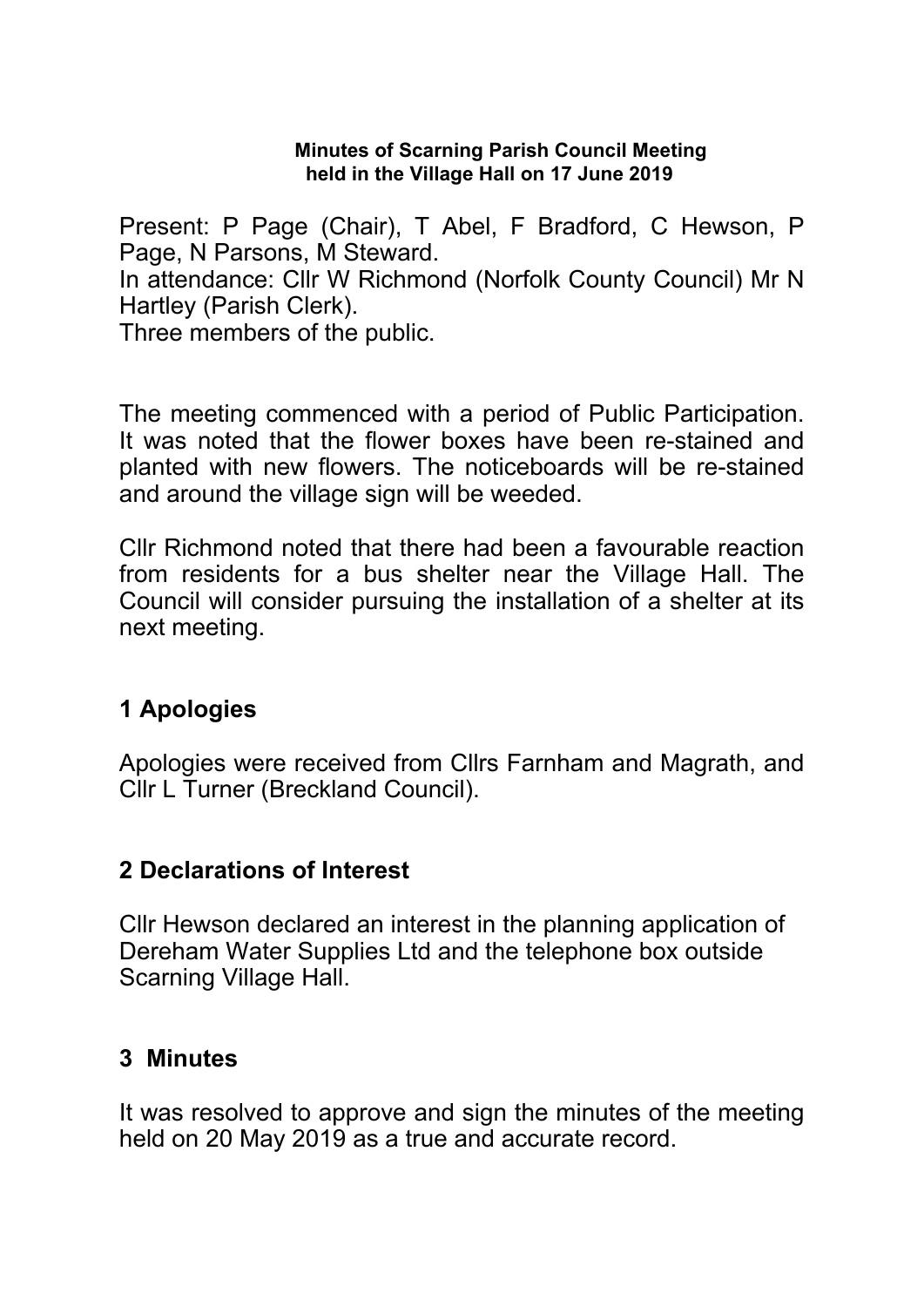# **4 Matters Arising**

Mr Eagle will cut the hedge between Black Horse Close and Hill Rise at the end of the bird nesting season.

# **5 Finance**

5.1 The following payments were made in accordance with the Budget:-

Chq 102069 Mansfield Fencing, fitting signs and repair of gate on Water Meadows, £75

 102070 BHIB Ltd, annual insurance premium, £650.92 102071 Top Garden Services, grass cutting Scarning churchyard, £180 (Section 137)

 102072 S Goldsworthy, reimbursement re costs of plant boxes, £69.91

# **6 Planning**

6.1 Application considered

Former Dereham Water Supplies Ltd, Bradenham Lane 3PL/2019/0056/F

Conversion of existing office to a dwelling and erection of garage; conversion of existing

workshop building to three dwellings and erection of garage; erection of two houses & garages

Plan amended to include additional parking and turning

The Parish Council objected due to overdevelopment of the site and concerns about access and exiting from the site.

# **7 Bench on Playing Field**

It was **RESOLVED** to purchase a plaque to the Wright family for one of the benches on Scarning Playing Field. The wording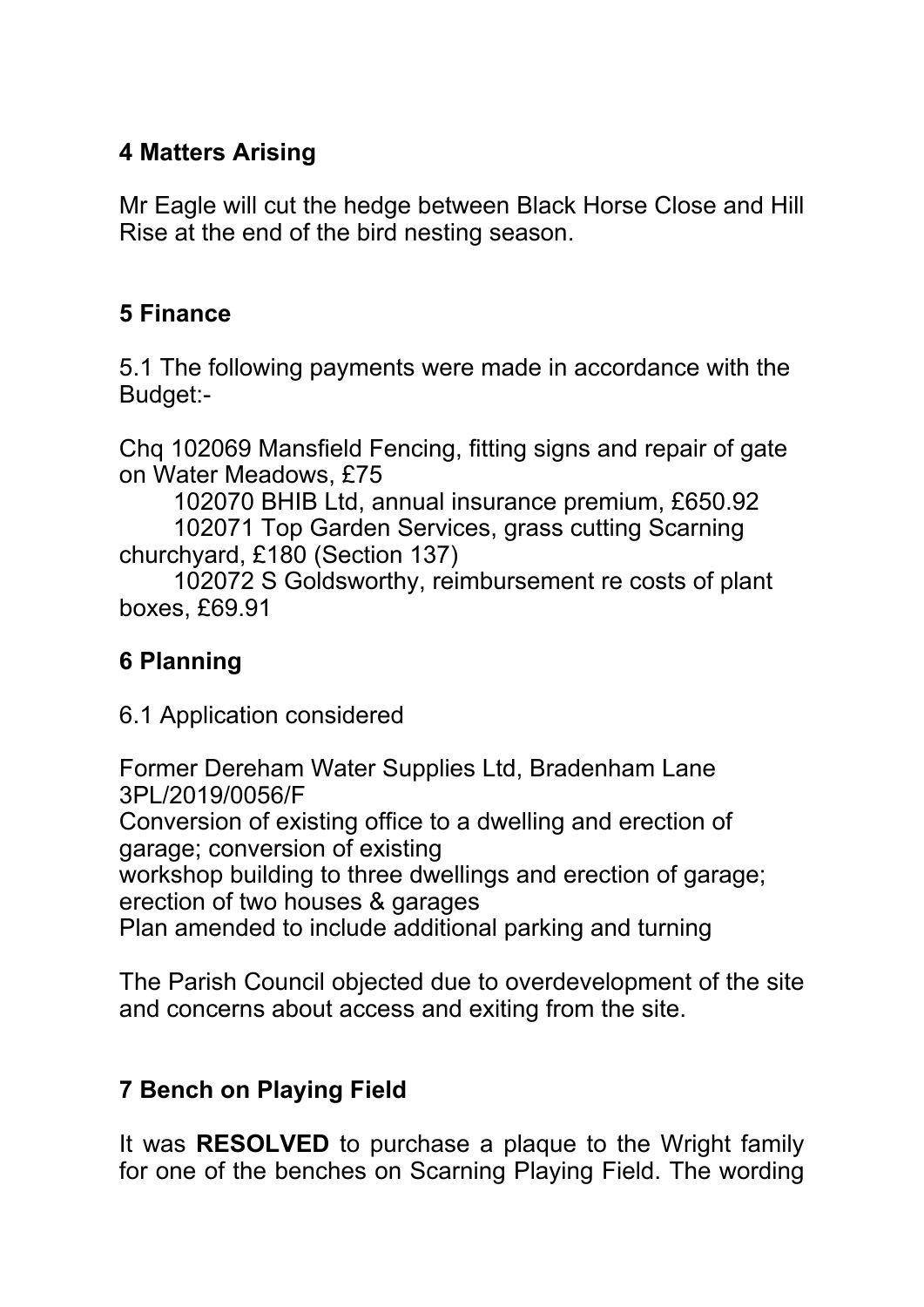for the plaque was agreed.

# **8 Scarning Playing Field**

It was noted that there is an overhanging ash tree that needs to be felled. The Council discussed planting ornamental trees, putting railings round them and plaques to two other residents with long standing connections to Scarning Playing Field. This is to be discussed in more detail at the July meeting.

Cllr Hewson addressed the meeting as Chairman of the Playing Field Committee. He noted that monies from the football team from last season have been collected and he is having a meeting with the team representatives regarding this year's terms and conditions. He noted that consideration is being given to more car parking on the Playing Field. The income from the tennis courts is being considered with a view to possibly removing one of the courts and making it car parking.

Cllr Hewson noted that the Playing Field Committee will need to buy a new gang-mower. It was noted that it had been suggested to his predecessor that the Committee should apply for match funding/grants.

# **9 Telephone Box**

The Council had received a counter proposal from Scarning Village Hall Trust regarding the use of the telephone box for a defibrillator and housing it outside the Village Hall. It was **RESOLVED** to accept the Trust's proposal, but the Council would like to know the amount the Trust is proposing as a contribution to the annual maintenance costs.

It was **RESOLVED** to donate the bookshelves to the Village Hall.